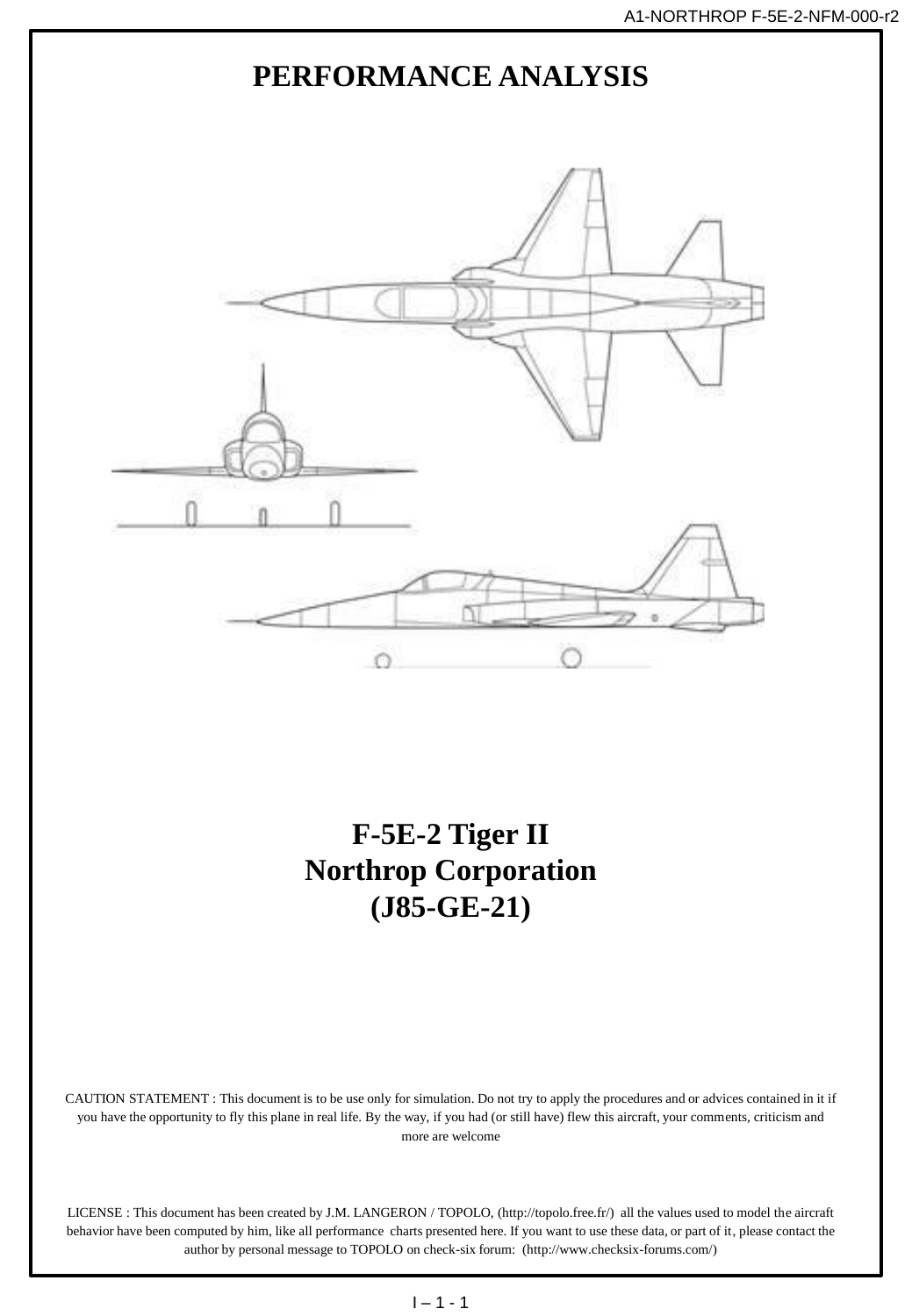# Level Flight Envelope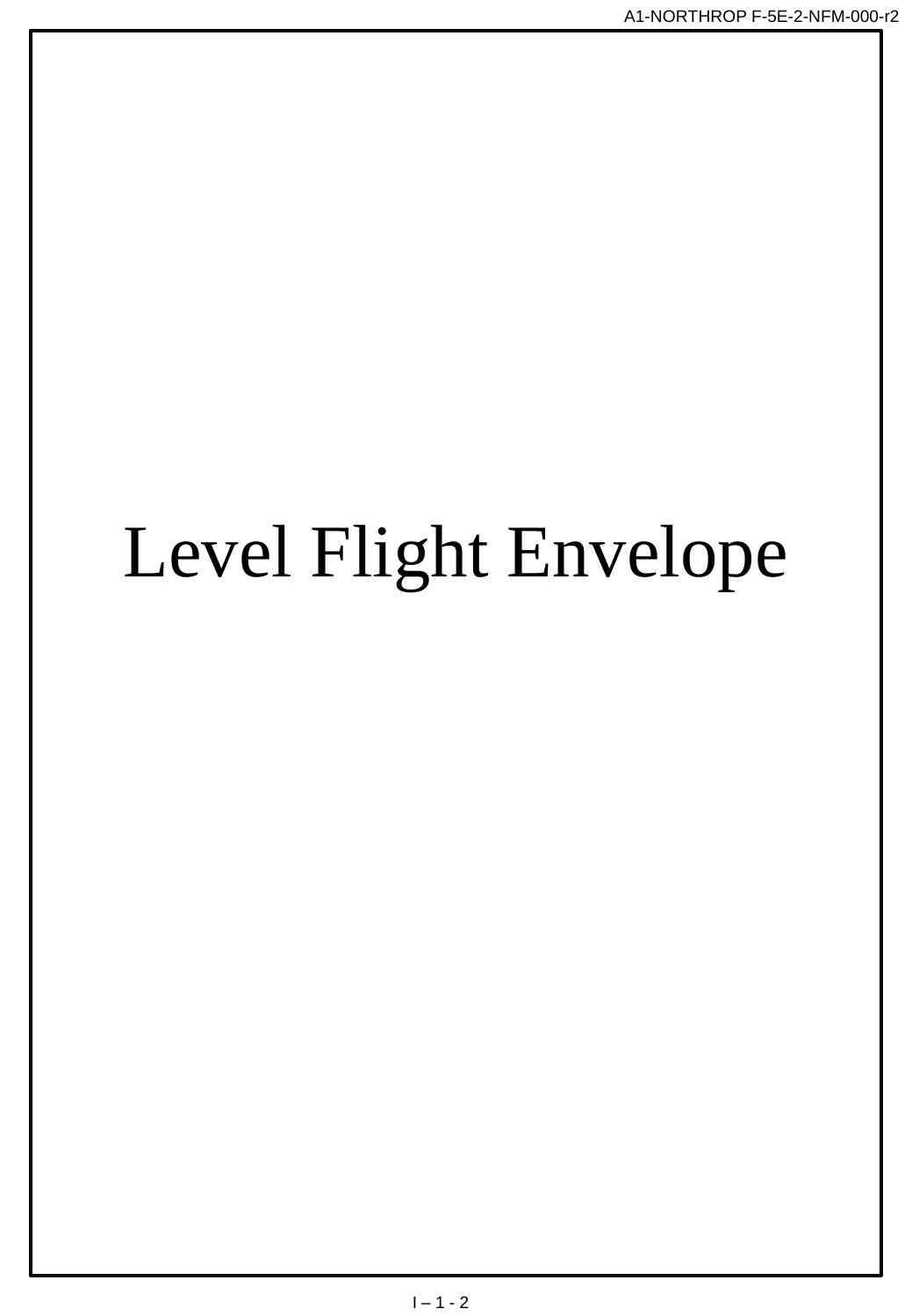## *Level Flight Envelope*



 $1 - 1 - 3$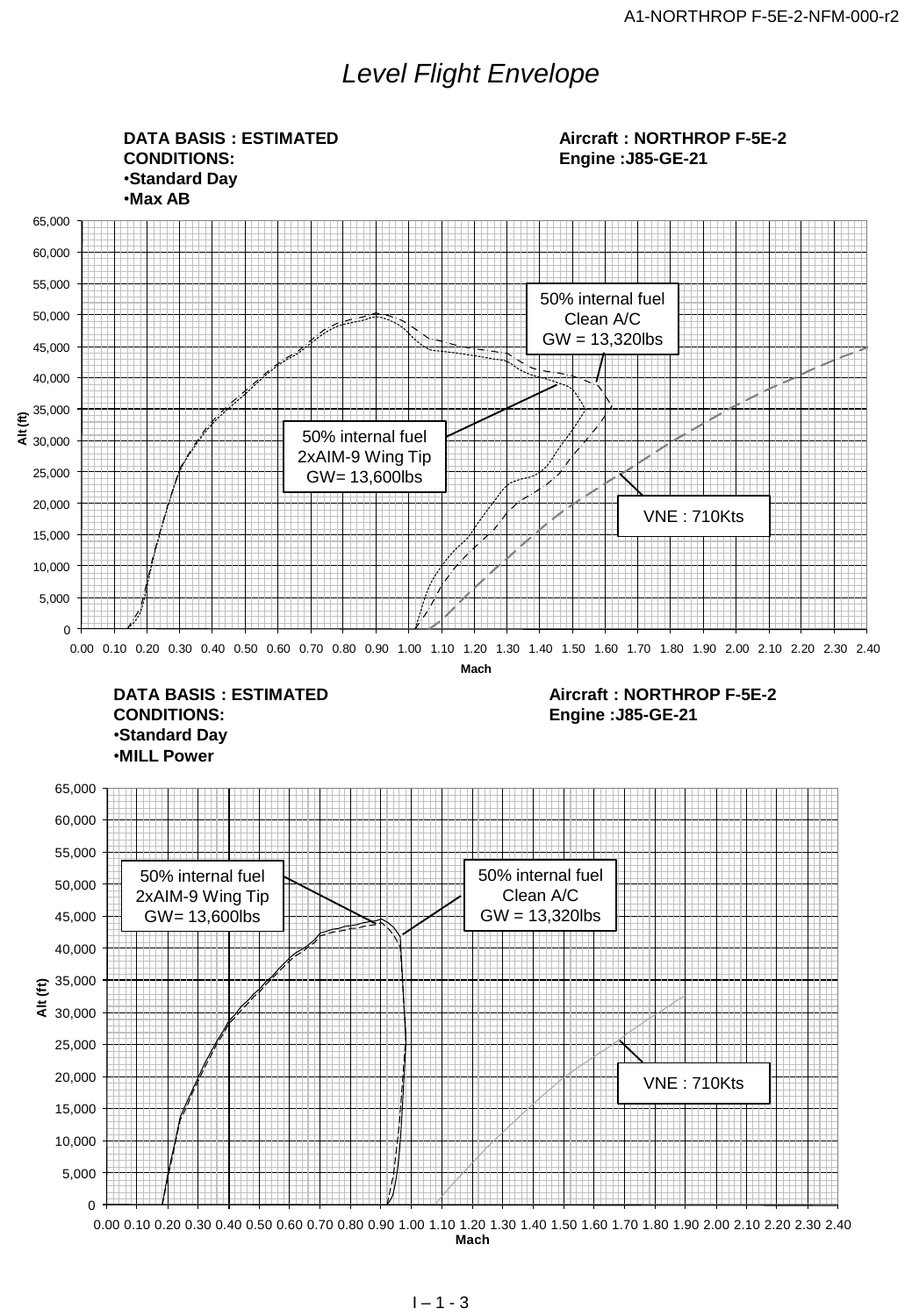## Turn Performance

## **Aircraft : NORTHROP F-5E-2 Engine :J85-GE-21**

## **CONFIGURATIONS :** •**DRAG INDEX = 18 (2xAIM-9)** •**GW= 13,600 lbs**

*F-5E-2 do not have AutoFlaps capabilities, so flaps and slats are positionned according following rules: CAS < 200Kts Flaps +24 Slats +20 CAS in [200Kts;250Kts] Flaps +18 Slats +16 CAS in [250Kts;550Kts] Flaps +12 Slats +8 CAS > 550Kts Flaps 0 Slats 0*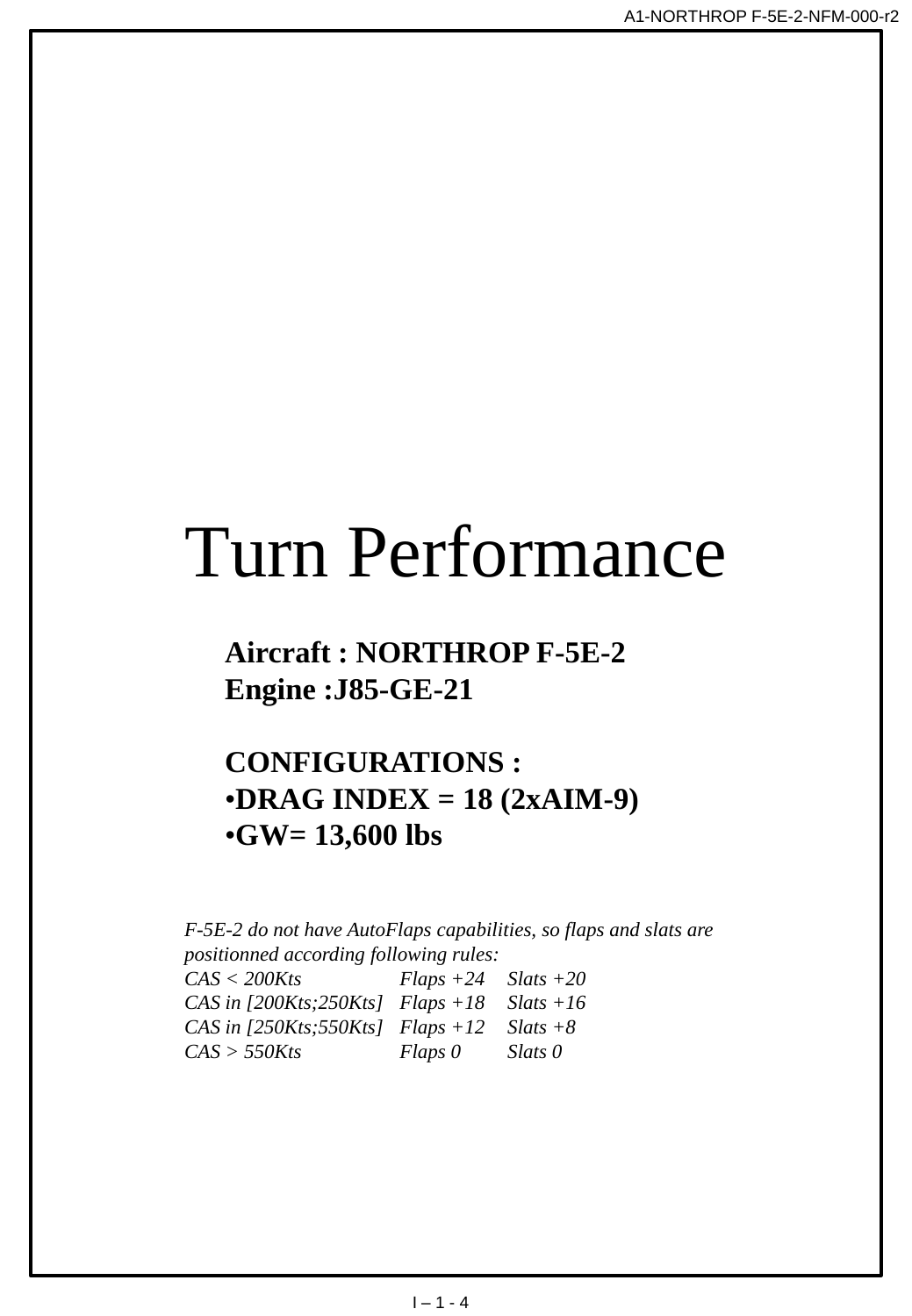## *Turn Rate – Summary*

#### **DATA BASIS : ESTIMATED**

**CONDITIONS:** •**Standard Day** •**Max AB**

#### **Aircraft : NORTHROP F-5E-2 Engine :J85-GE-21**

**CONFIGURATIONS :** •**DRAG INDEX = 18 (2xAIM-9)** •**GW=13,600 lbs**



0.00 5.00 10.00 15.00 20.00 0.00 0.20 0.40 0.60 0.80 1.00 1.20 1.40 1.60 1.80 2.00 2.20 2.40 **Mach number**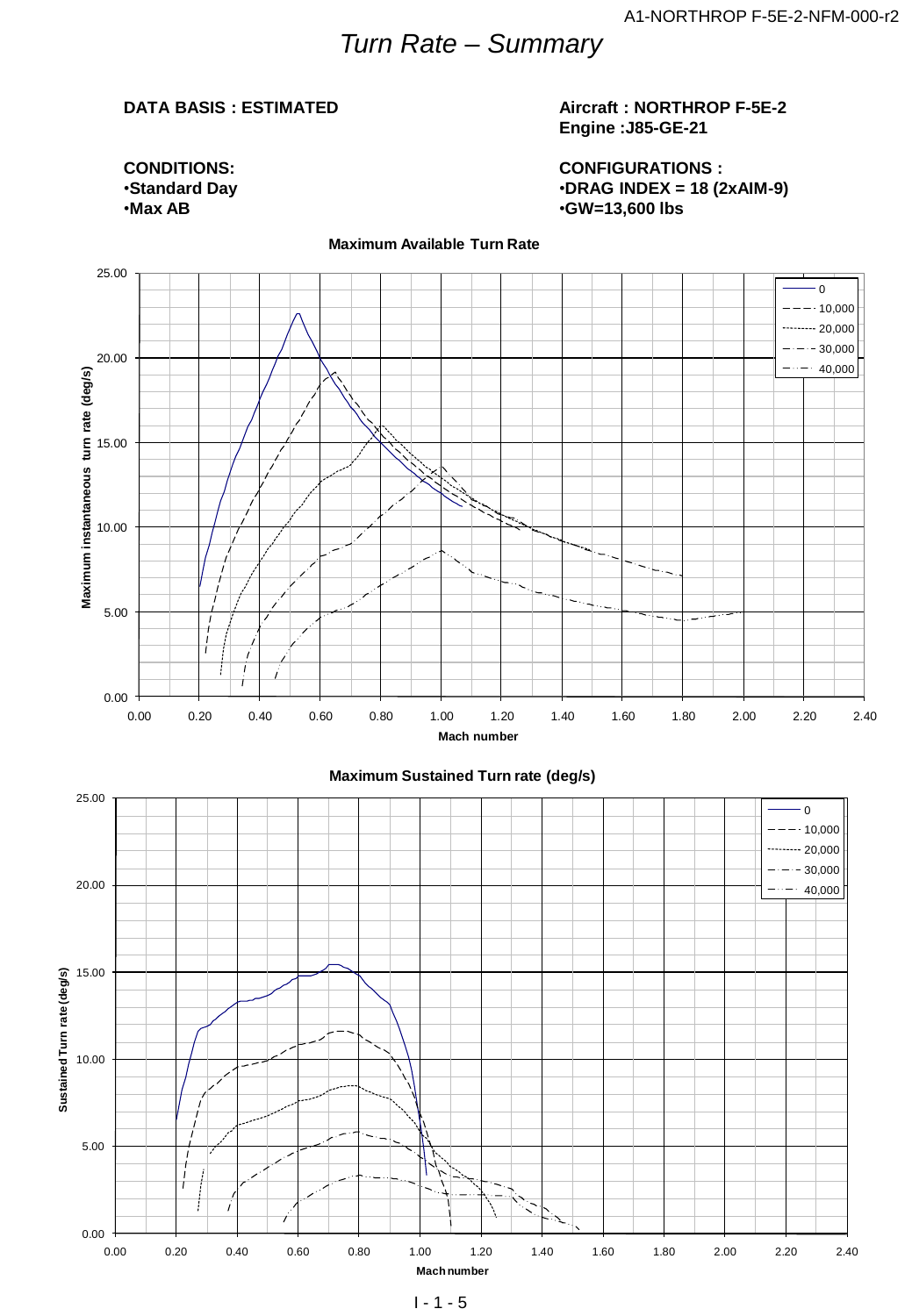## *Load Factor – Summary*

#### **DATA BASIS : ESTIMATED**

#### **Aircraft : NORTHROP F-5E-2 Engine :J85-GE-21**

**CONDITIONS:** •**Standard Day** •**Max AB**

**CONFIGURATIONS :** •**DRAG INDEX = 18 (2xAIM-9)** •**GW=13,600 lbs**



#### $1 - 1 - 6$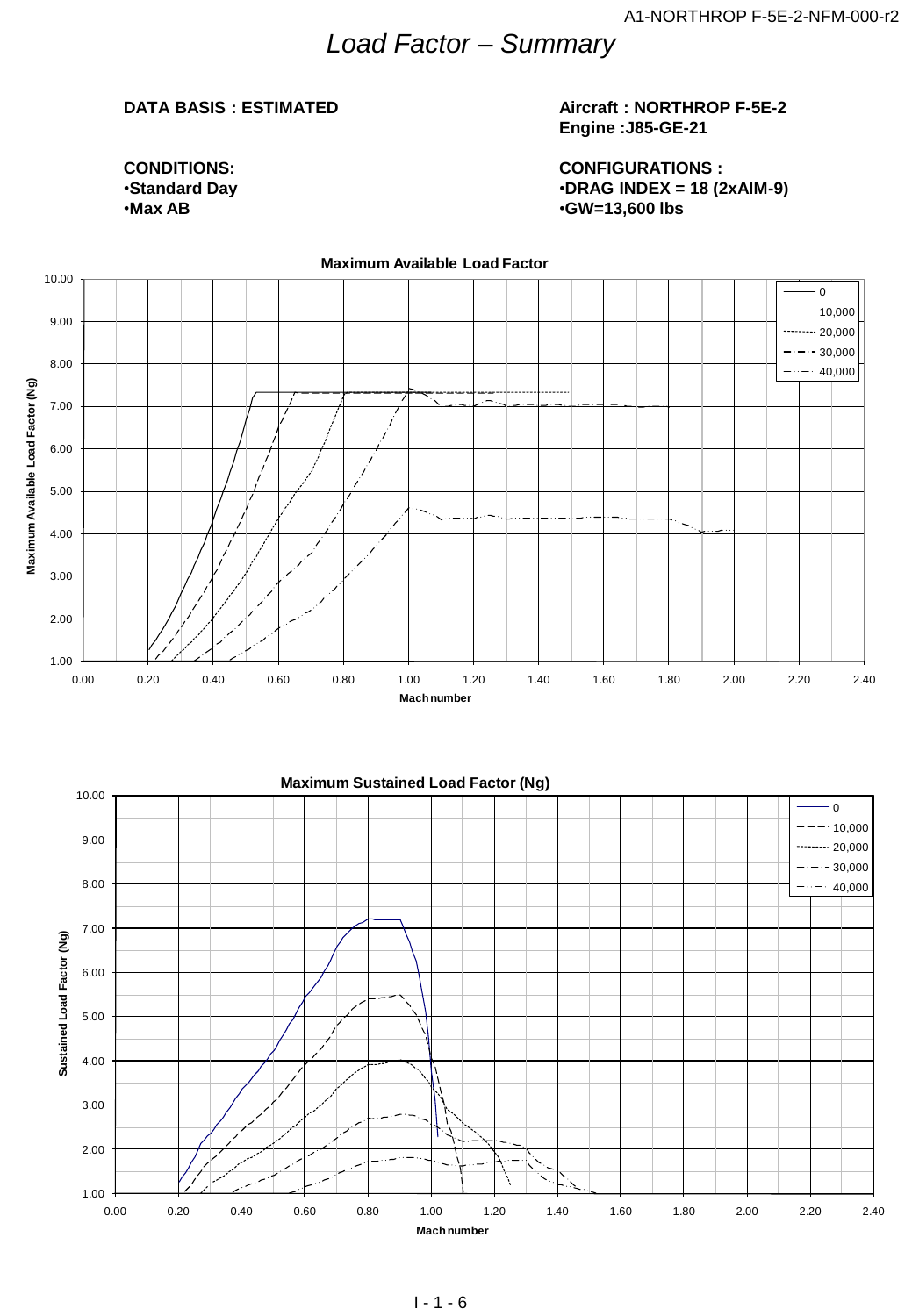## *Turn Performance – Sea Level*

### **DATA BASIS : ESTIMATED**

**Aircraft : NORTHROP F-5E-2 Engine :J85-GE-21**

**CONFIGURATIONS :** •**DRAG INDEX = 18 (2xAIM-9)** •**GW=13,600 lbs**

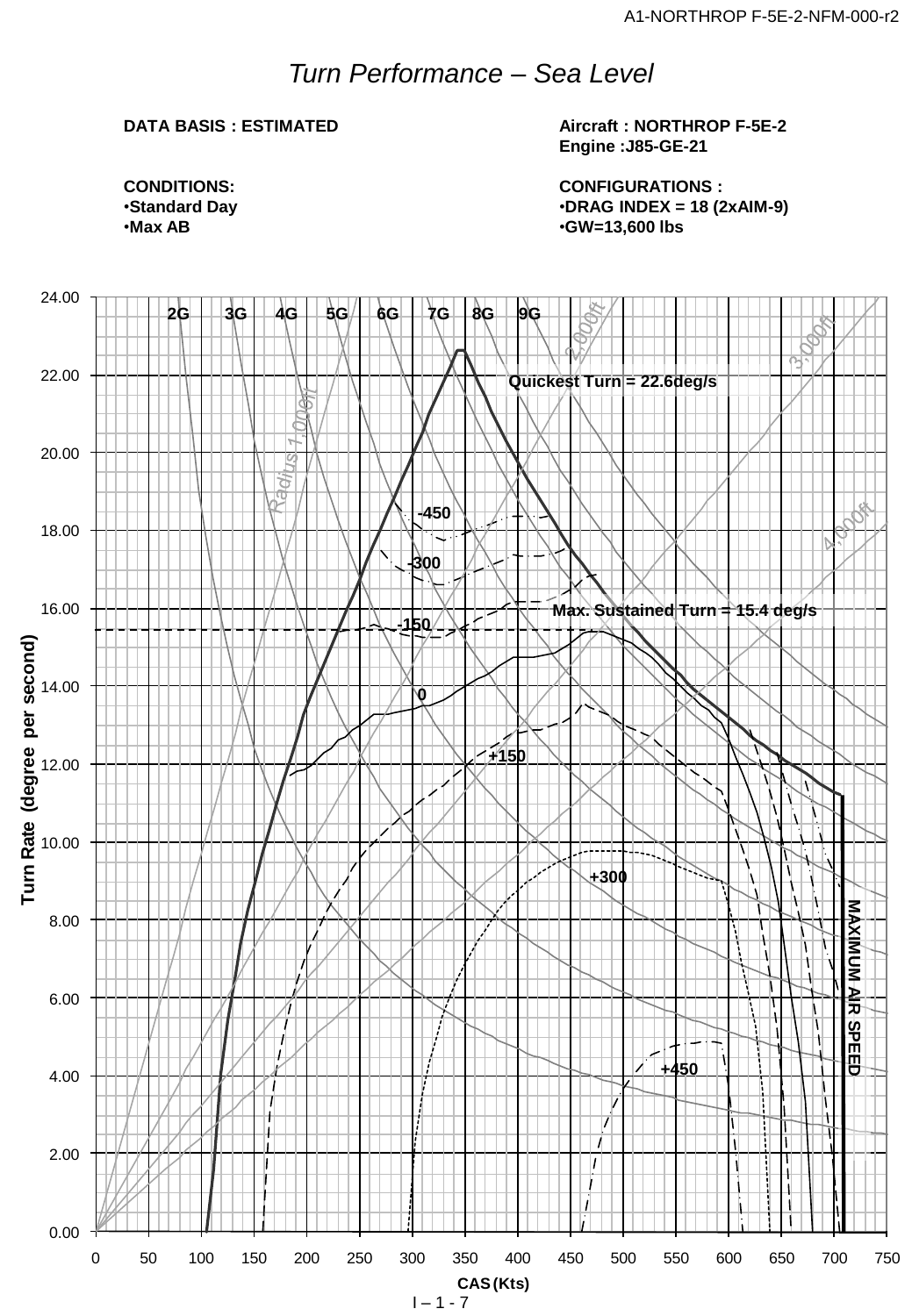## *Turn Performance – 5,000 ft*

#### **DATA BASIS : ESTIMATED**

**Aircraft : NORTHROP F-5E-2 Engine :J85-GE-21**

**CONFIGURATIONS :** •**DRAG INDEX = 18 (2xAIM-9)** •**GW=13,600 lbs**

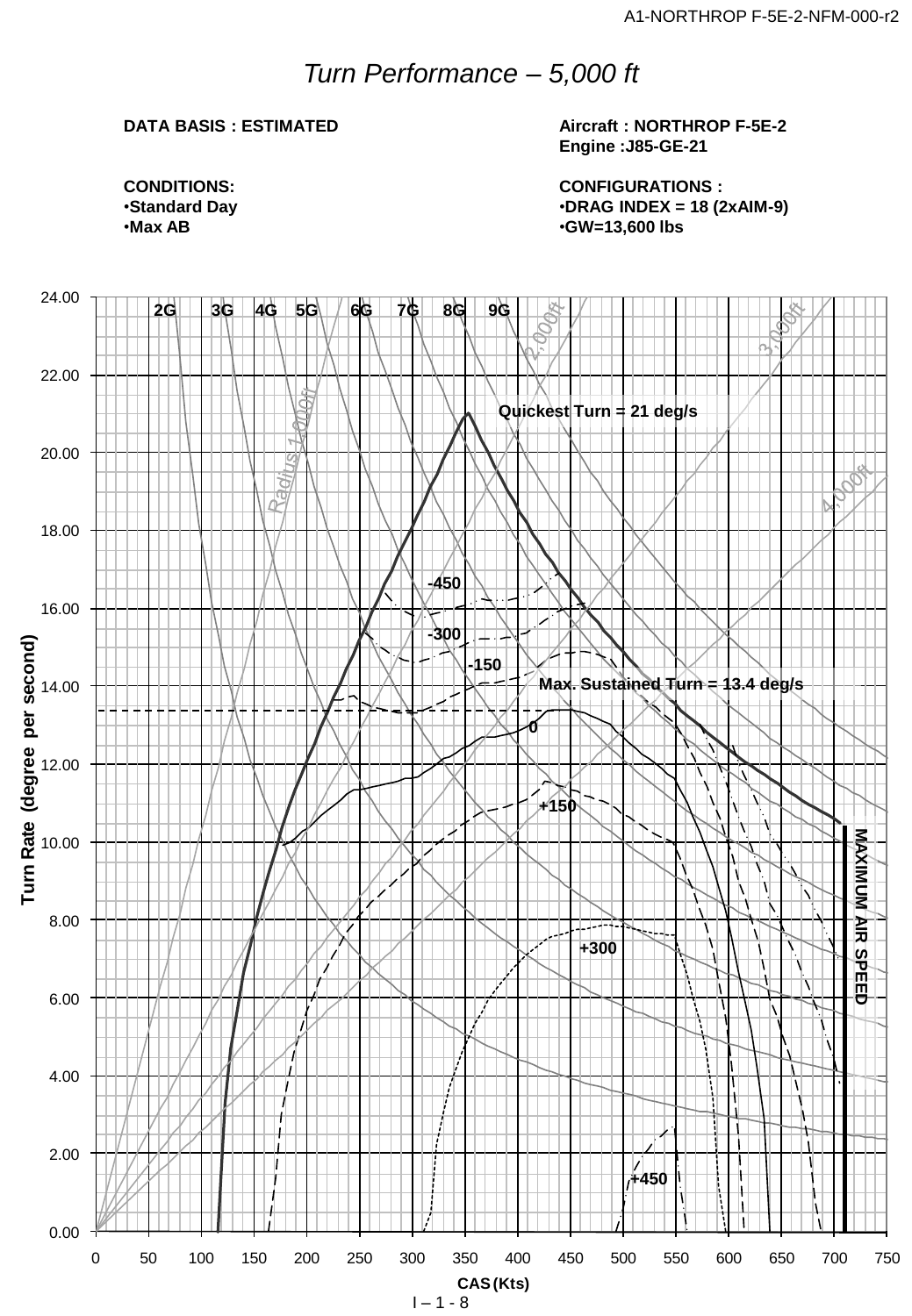## *Turn Performance – 10,000 ft*

### **DATA BASIS : ESTIMATED**

**Aircraft : NORTHROP F-5E-2 Engine :J85-GE-21**

**CONFIGURATIONS :** •**DRAG INDEX = 18 (2xAIM-9)** •**GW=13,600 lbs**

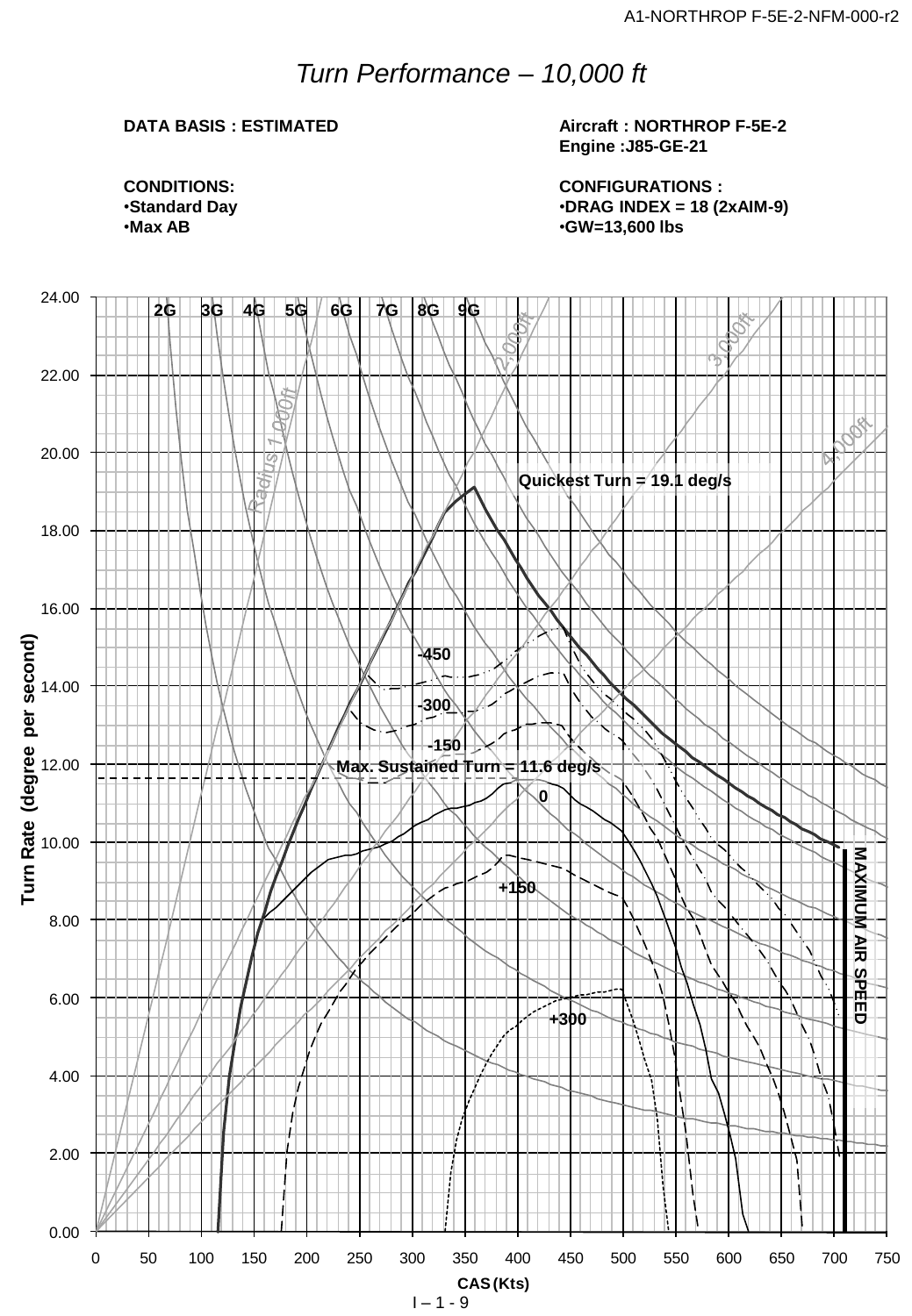## *Turn Performance – 15,000 ft*

### **DATA BASIS : ESTIMATED**

**Aircraft : NORTHROP F-5E-2 Engine :J85-GE-21**

**CONFIGURATIONS :** •**DRAG INDEX = 18 (2xAIM-9)** •**GW=13,600 lbs**

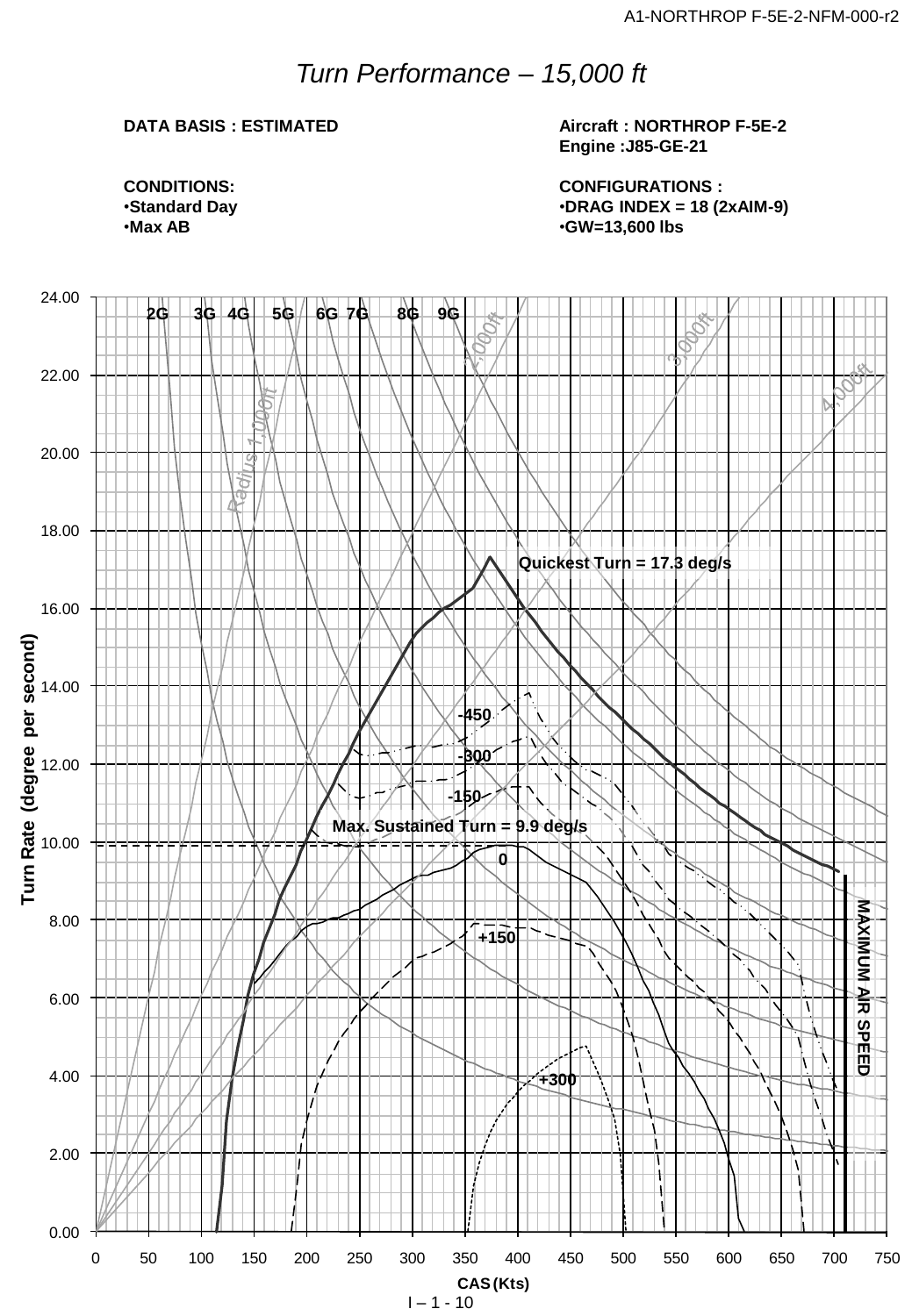## *Turn Performance – 20,000 ft*

### **DATA BASIS : ESTIMATED**

**Aircraft : NORTHROP F-5E-2 Engine :J85-GE-21**

**CONFIGURATIONS :** •**DRAG INDEX = 18 (2xAIM-9)** •**GW=13,600 lbs**

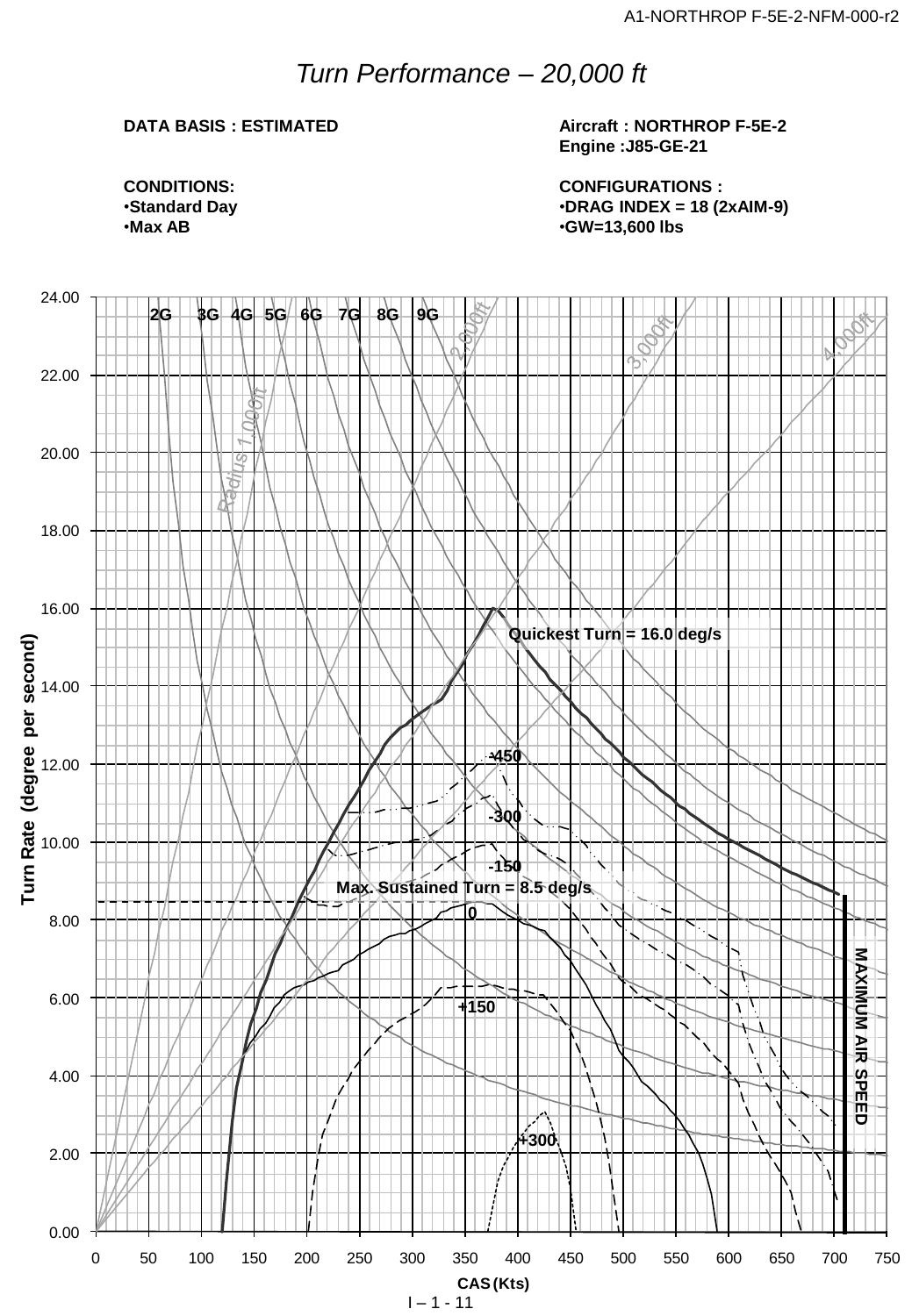## *Turn Performance – 25,000 ft*

### **DATA BASIS : ESTIMATED**

**Aircraft : NORTHROP F-5E-2 Engine :J85-GE-21**

**CONFIGURATIONS :** •**DRAG INDEX = 18 (2xAIM-9)** •**GW=13,600 lbs**

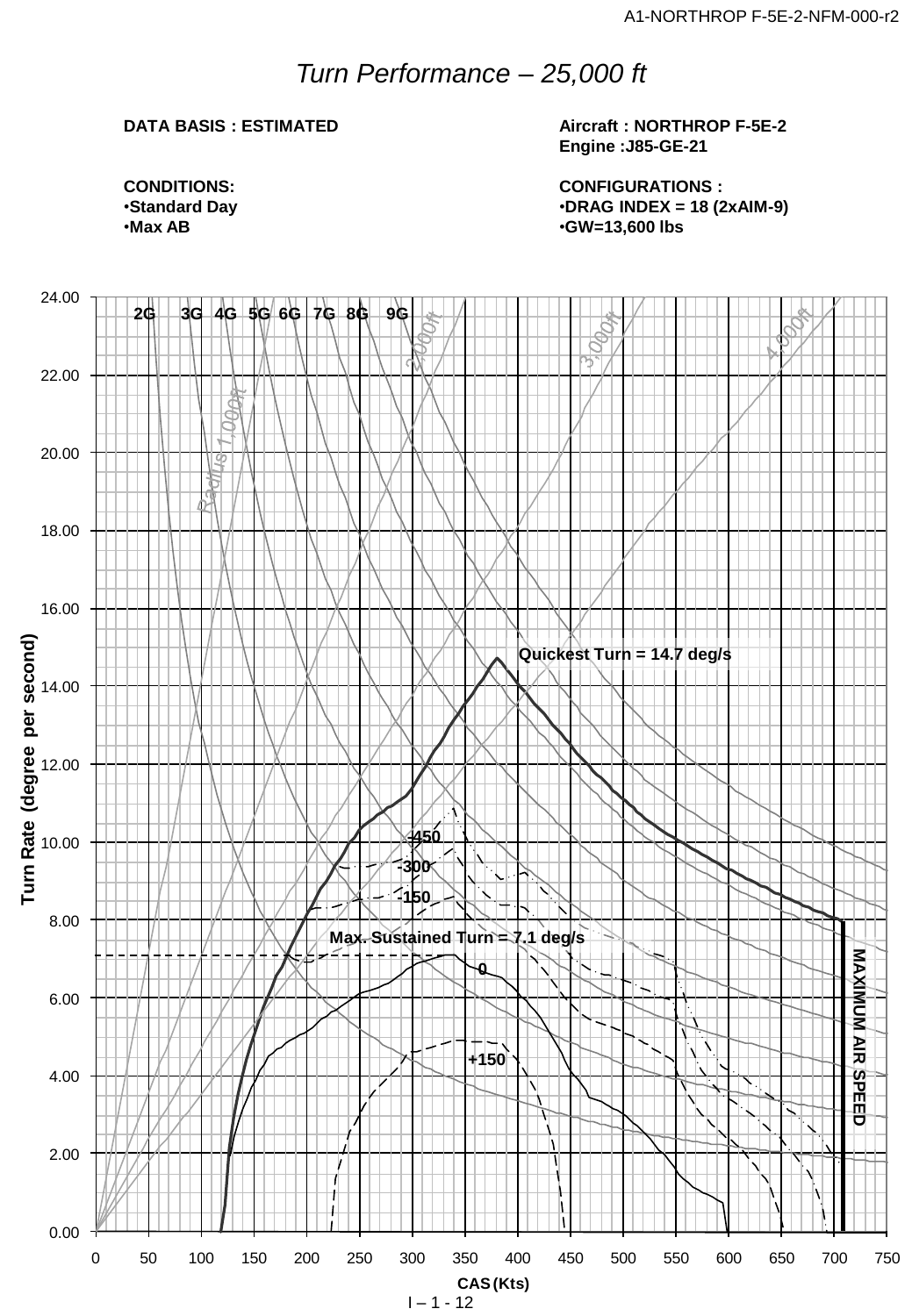## *Turn Performance – 30,000 ft*

### **DATA BASIS : ESTIMATED**

**Aircraft : NORTHROP F-5E-2 Engine :J85-GE-21**

**CONFIGURATIONS :** •**DRAG INDEX = 18 (2xAIM-9)** •**GW=13,600 lbs**

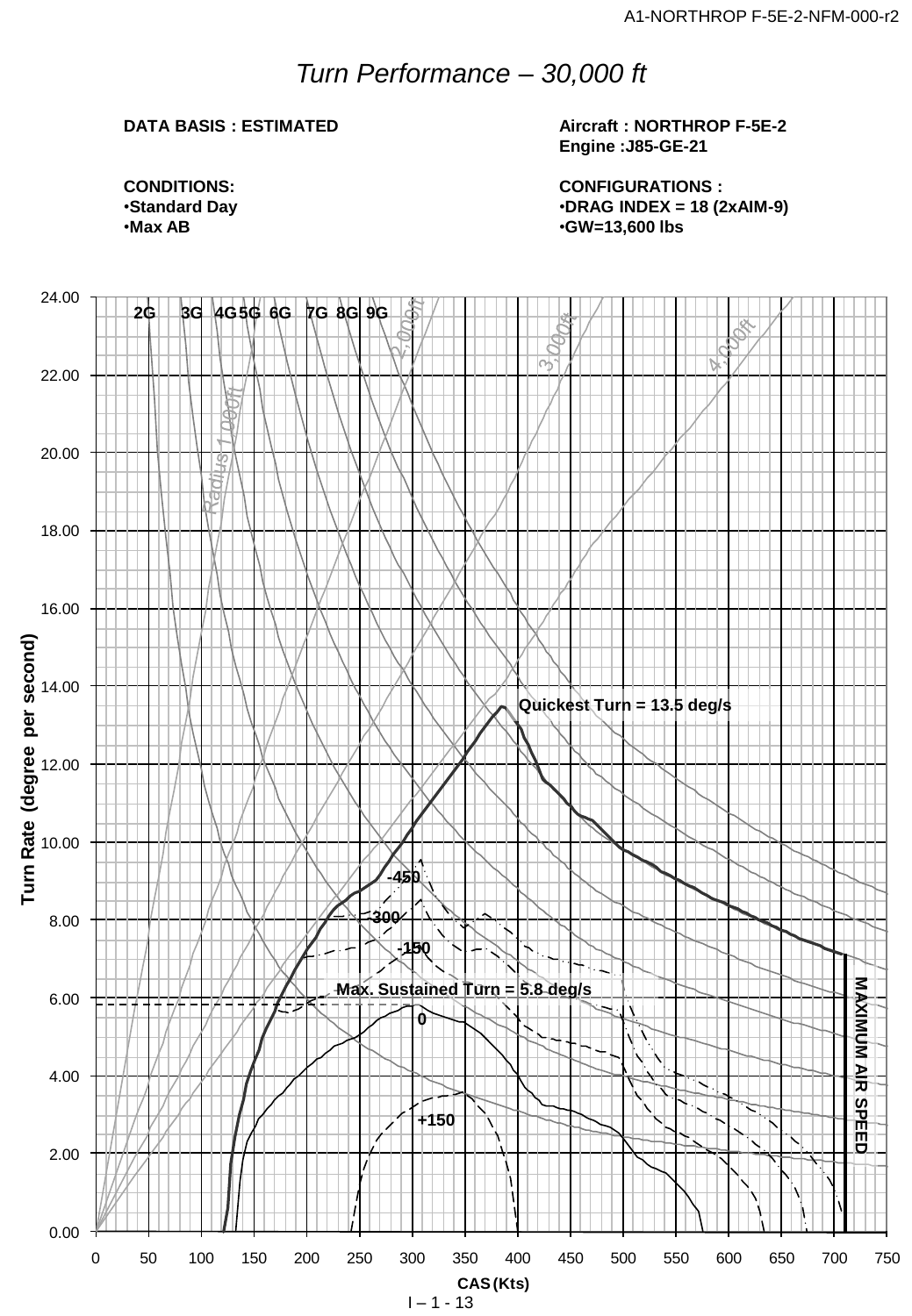## *Turn Performance – 35,000 ft*

### **DATA BASIS : ESTIMATED**

**Aircraft : NORTHROP F-5E-2 Engine :J85-GE-21**

**CONDITIONS:** •**Standard Day** •**Max AB**

**CONFIGURATIONS :** •**DRAG INDEX = 18 (2xAIM-9)** •**GW=13,600 lbs**



 $1 - 1 - 14$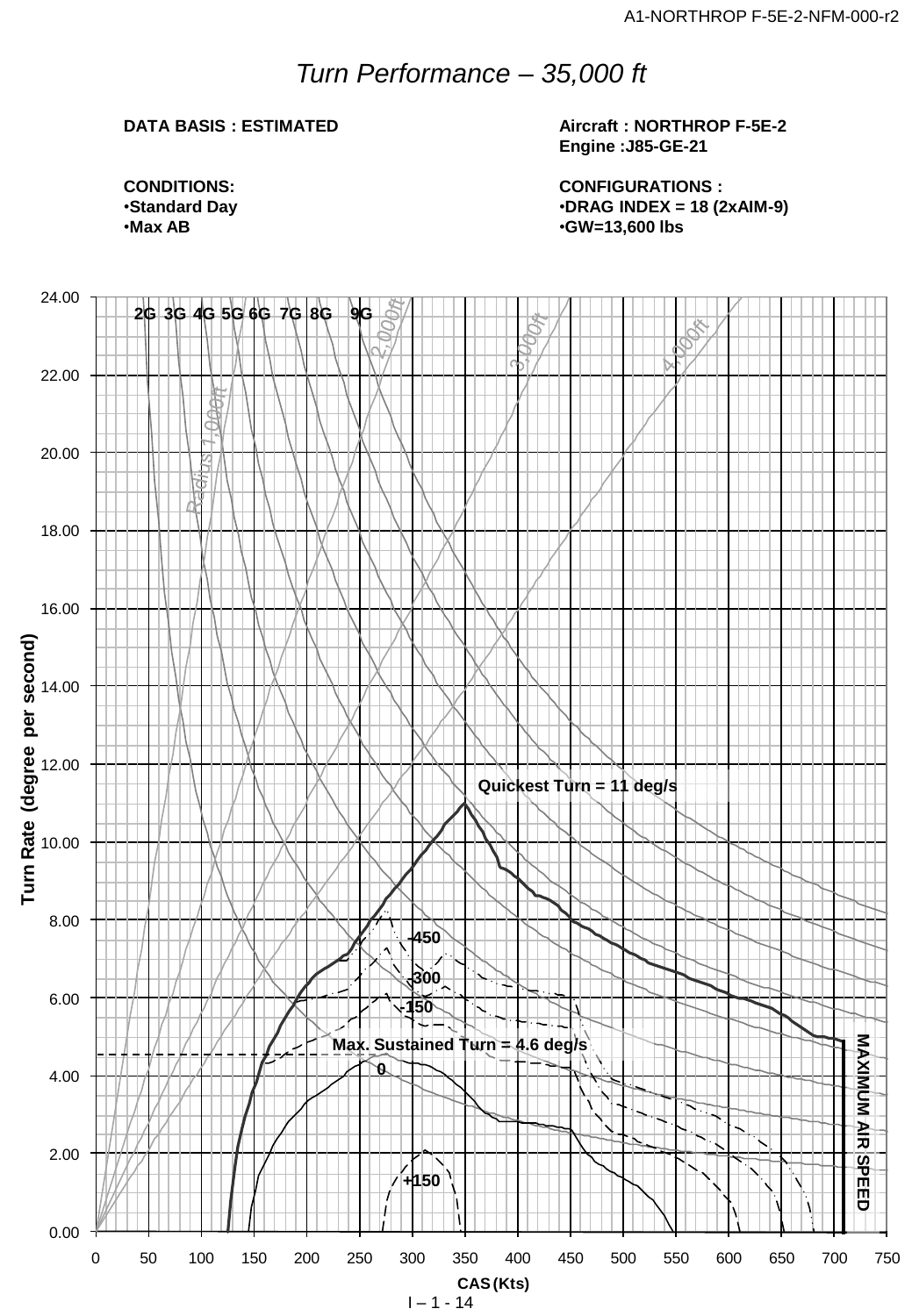# Climb Performance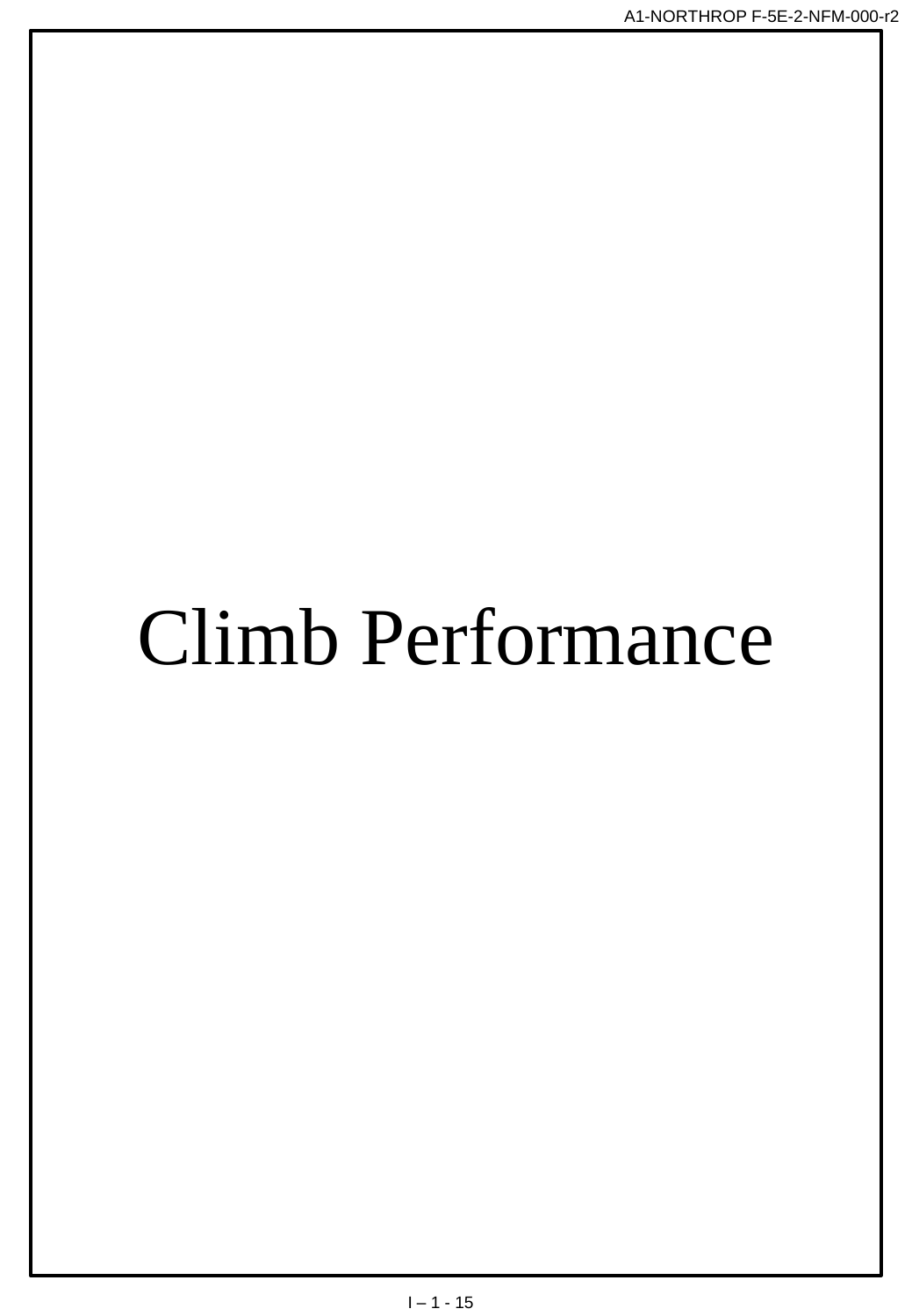#### **DATA BASIS : ESTIMATED**

**CONDITIONS:** •**Standard Day** •**Max AB**

**Aircraft : NORTHROP F-5E-2 Engine :J85-GE-21**

**CONFIGURATIONS :** •**DRAG INDEX = 18 (2xAIM-9)** •**GW=13,600 lbs**

## **Climb Rate**

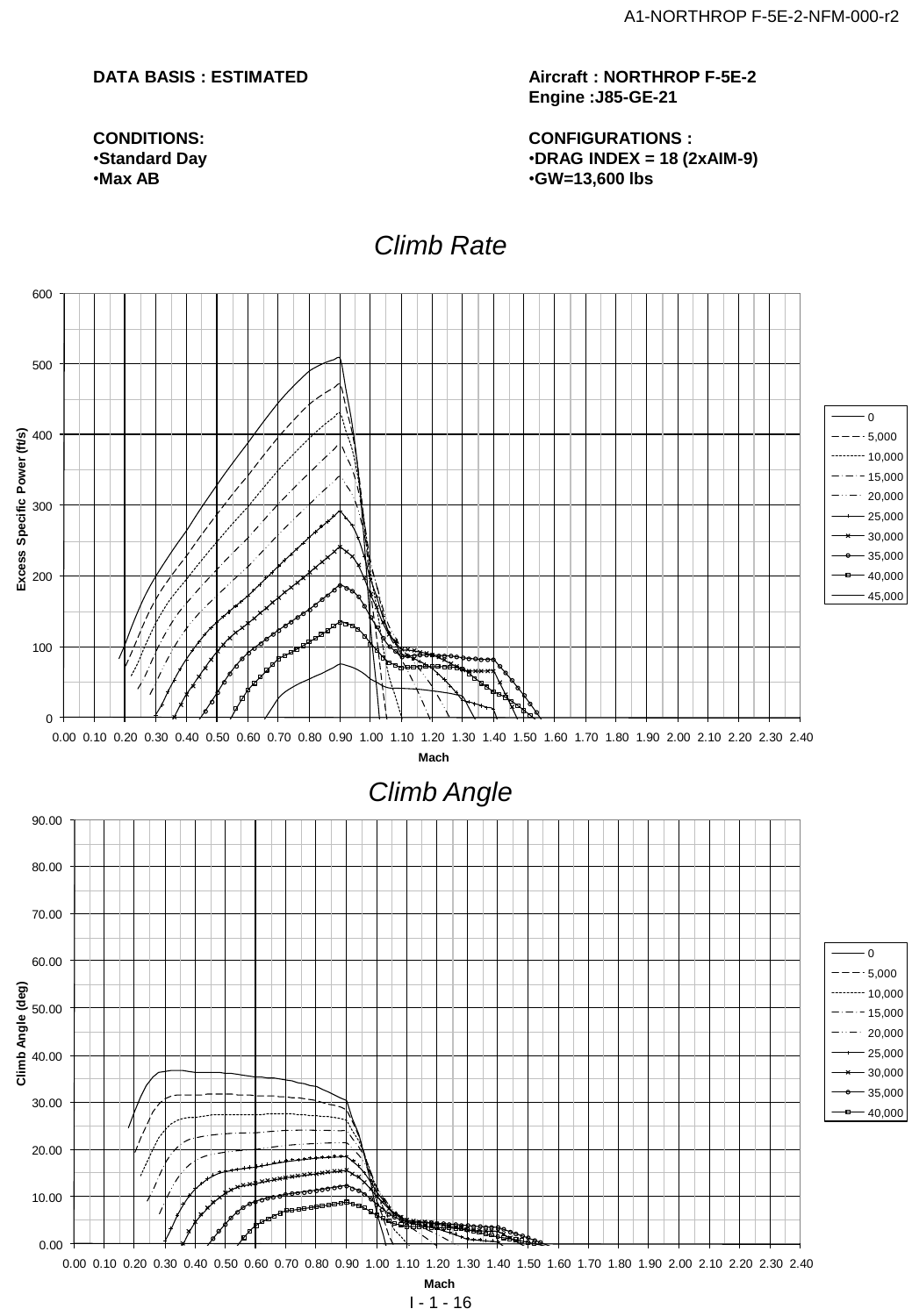#### **DATA BASIS : ESTIMATED**

**CONDITIONS:** •**Standard Day** •**MIL Power**

**Aircraft : NORTHROP F-5E-2 Engine :J85-GE-21**

**CONFIGURATIONS :** •**DRAG INDEX = 18 (2xAIM-9)** •**GW=13,600 lbs**

## **Climb Rate**



**Mach**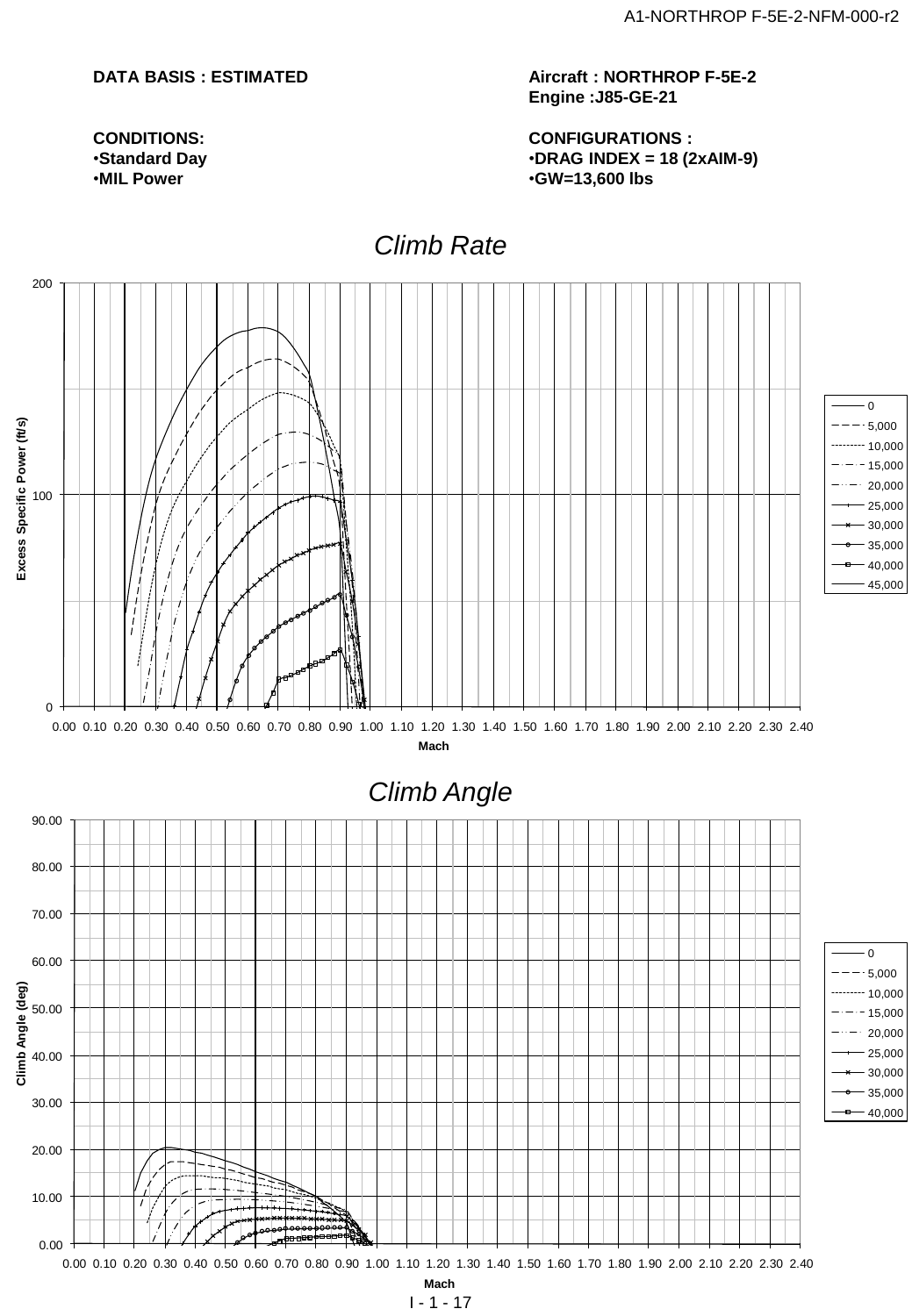## **Acceleration Performances**